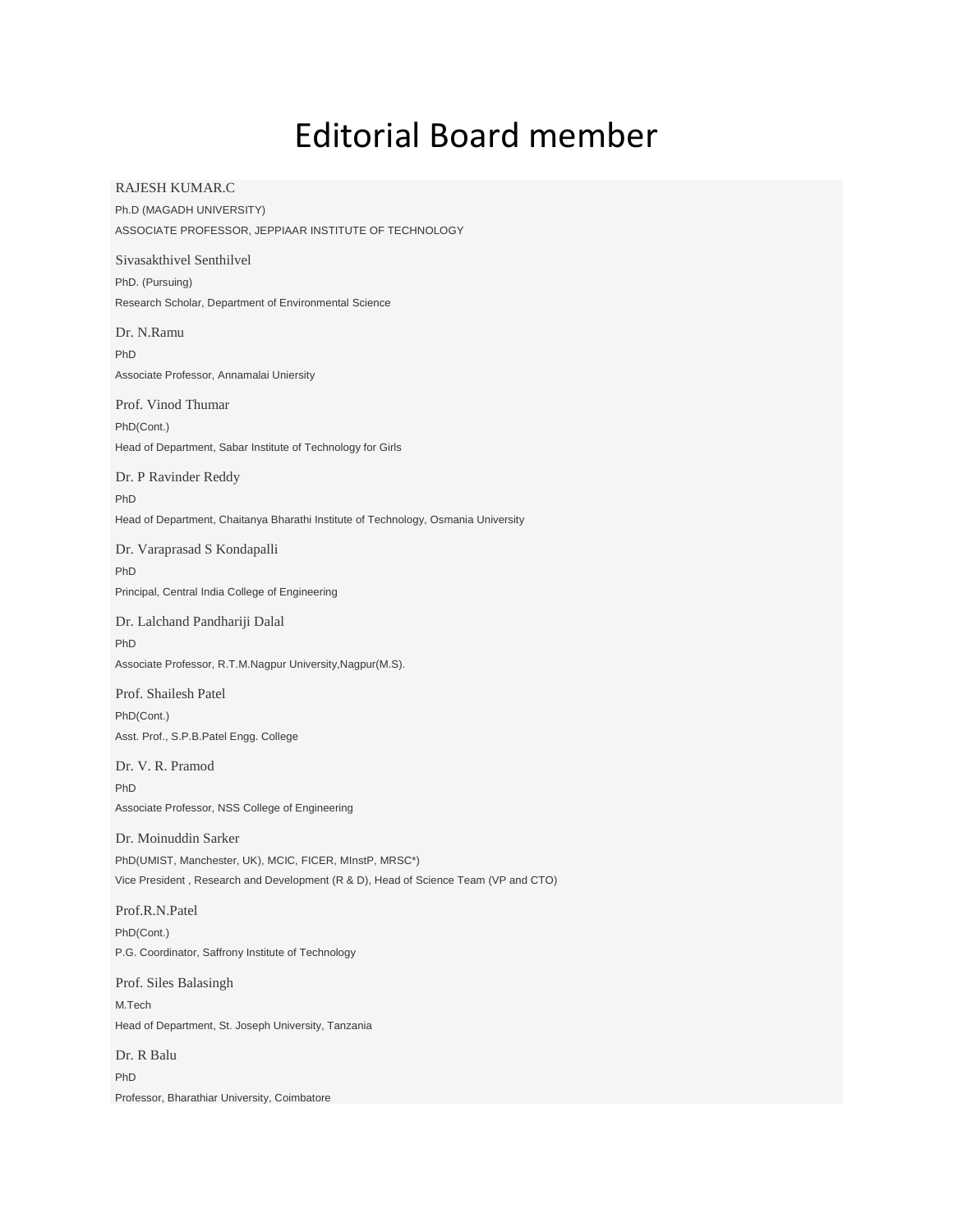Sohail Ayub Associate Professor Ph.D, Z.H. College of Engg. & Tech AMU Aligarh

Dr Neetha John PhD Principal, K J institute of engineering and Technology

Prof. Kamlesh Patel PhD(Cont.) Head of Department, R K University

#### Dr. PATHIK MAHENDRAKUMAR SHAH

Ph.D. (VEER NARMAD SOUTH GUJARAT UNIVERSITY, SURAT) ASST. PROFESSOR, CENTRAL INSTITUTE OF PLASTICS ENGINEERING & TECHNOLOGY (CIPET), AHMEDABAD

Dr. Dinesh Chandra Jain PhD, SRTM (Govt. University ), Nanded Associate Professor, Shri Vaishnav Inst. of Tech. & Science (SVITS), Indore.

Dr. V D N Kumar Abbaraju PhD Asst. Prof., GITAM University, Visakhapatnam

Dr. Chandrashekhar N. Sakhale PhD Lecturer, Priyadarshini College of Engineering, Nagpur

Dr. M A Patel PhD Principal, Saffrony Institute of Technology

Prof. Srinivasa Kishore Babu

PhD(Cont.)

Asst. Prof., JNTUK University College of Engineering, Vizianagaram

Dr. Sunil Kumar

PhD Asst. Prof., National Institute of Technology, Jamshedpur

Dr. Nurul Fadly Habidin PhD Sr. Lecturer, Universiti Pendidikan Sultan Idris

Dr.Mohammad Israr PhD Principal, Balaji Engineering College

Dr. Radhashyam Giri Ph.D. (Polymer Technology), Indian Institute of Technology Kharagpur Assistant Professor, CIPET

Dr. Rajeev Vaghmare Ph.D. Principal, Sabar Institute of Technology for Girls Tajpur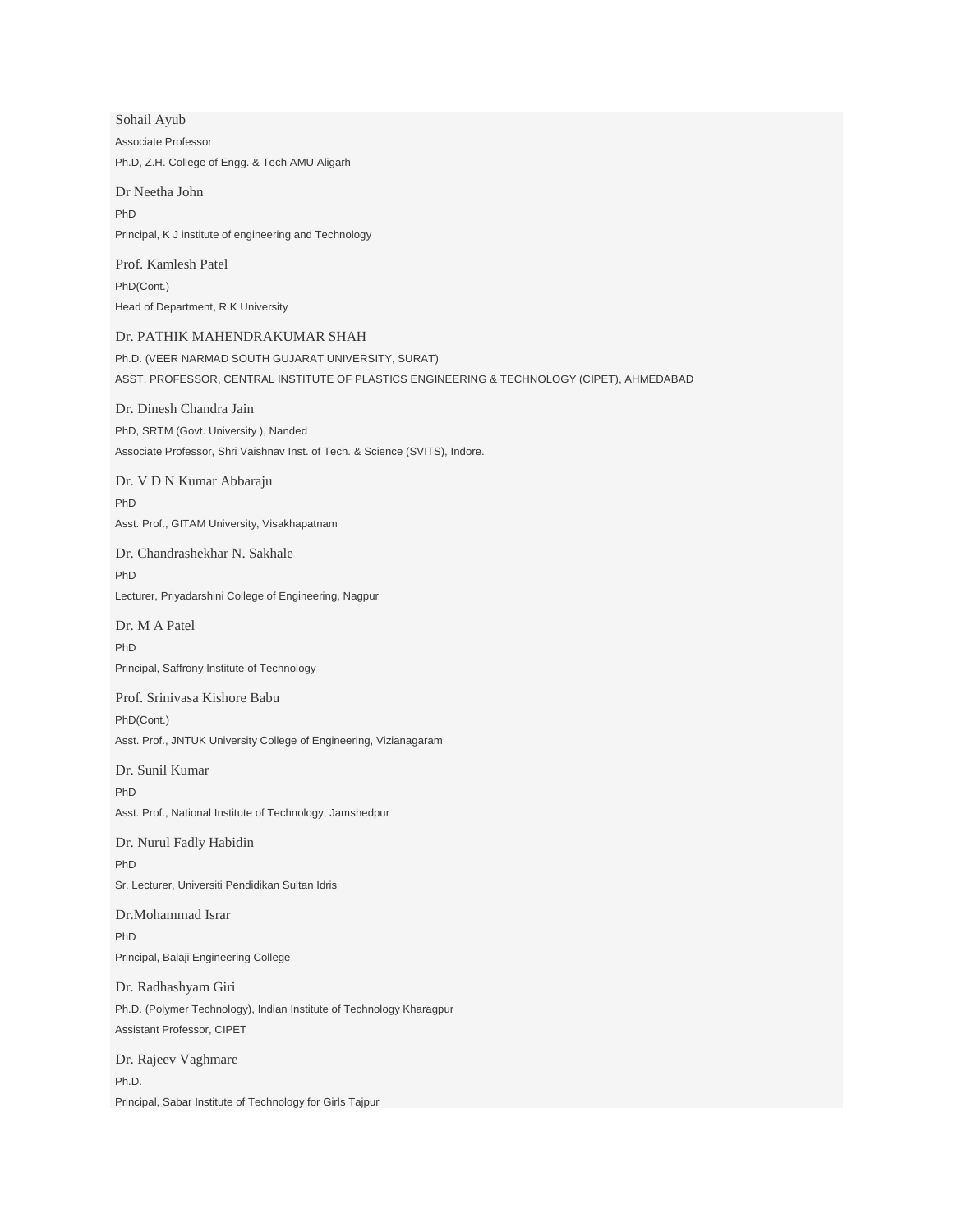Vishnu Narayan Mishra Ph.D. (IIT Roorkee) Assistant Professor, S.V. National Institute of Technology, Surat

Prof. Anand Nayyar PhD(Cont.) Asst. Prof., KCL Institute of Management and Technology, Jalandhar

Dr. Ussama Ibrahim Badawy PhD Head Architech Engineer, UNRWA, Gaza

Vijay V Rao M.Sc ( Ph.D) Assistant Professor, RNSIT

Dr. Nimish Vasoya PhD Head of Department, Sanjaybhai Rajguru College of Engineering

Prof. Vachik Dave PhD(Cont.) TA, Indiana University,(USA )

#### Dr. G. THAMIZHENDHI

Associate Professor & Head,PG Department of Mathematics Associate Professor & Head,PG Department of Ma, Vellalar College for Women, Erode-638012, Tamilnadu

A Sudhir Babu Ph.D Professor, PVP Siddhartha Institute of Technology

A.Jesu Kulandairaj MCom., MPhil.,PhD.,MBA Assistant Professor, Loyola College

#### A.S. JALANDHARACHARI

PHD PHD, PHD

Abd El-Aziz Ahmed Ph.D Cairo UNI, ISSR

Abhisek Swami PHD ASSOCIATE PROFESSOR, Dronacharya Group of Institutions Greater Noida

## ABHISHEK TIWARI

Ph.D ASSOCIATE PROFESSOR, srimt, Dr APJ Abdul Kalam Technical University Lucknow India

#### ABILASH

LMIETE, LMIEI, LMISRD, MIAENG, MSDIWC, MIEDRC, MSCIEI LECTURER, BTTI, PILANI, RAJASTHAN-333031, INDIA, LECTURER, BTTI, PILANI, RAJASTHAN-333031, INDIA